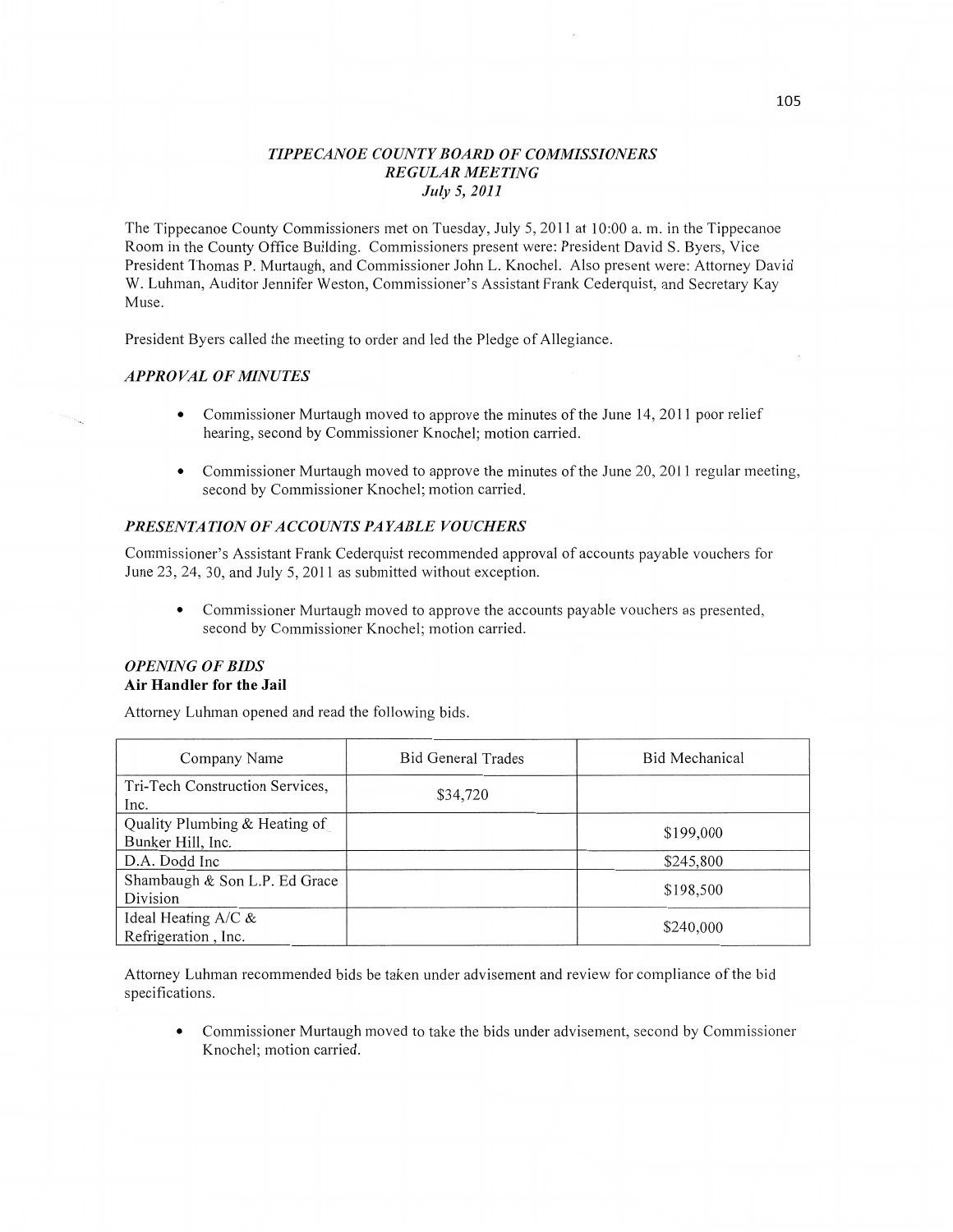# *AREA PLAN COMMISSION*  **ORDINANCE 2011-15-CM**

**•** Commissioner Murtaugh moved to hear Ordinance 2011-15-CM amendment to the Unified Zoning Ordinance, second by Commissioner Knochel; motion carried.

(quote)

June 16, 2011 Ref. No.: 11-185

Tippecanoe County Commissioners 20 N. 3rd Street Lafayette IN 47901

### **CERTIFICATION**

#### RE: UZO **AMENDMENT #73:**

An amendment that would allow two *years* 18 months time (instead of the current one year) following the grant of *a* special exception for a WECS (wind energy conversion system) to ge<sup>t</sup> the system operational

Dear Commissioners:

As Secretary to the Area Plan Commission of Tippecanoe County, I do hereby certify that at a public hearing held on June 15, 201 1, the Area Plan Commission of Tippecanoe County voted 8 yes **—** 2 no on the motion to approve the enclosed amendment to the Unified Zoning Ordinance, as amended by the Commission. Therefore, the Area Plan Commission of Tippecanoe County recommends to the Tippecanoe County Commissioners that the proposed zoning ordinance amendment be approved.

Sincerely,

Sallie Dell Fahey Executive Director

(unquote)

Ordinance 2011-15-CM would allow 18 months time (instead of the current 12 months) following the grant of a special exception for a Wind Energy Conversion System (WECS) to get the system operational.

Commissioner Byers asked for public comment.

Greg Lerchmann, - *Invenergy Consultant,* said Invenergy is in support of this ordinance. Invenergy is in the process of developing in the southeast corner of Tippecanoe County. This ordinance would allow time for the construction and permit process since it generally take 14 to 22 months for that process. It would also allow an adjustment period for landowners.

David Stevenson, **-** *property owner,* said he is in support of the ordinance.

Commissioner Knochel asked why the Area Plan Commission vote was 8-yes 2—no. Commissioner Byers said it was because a few people wanted to keep it at twenty-four months.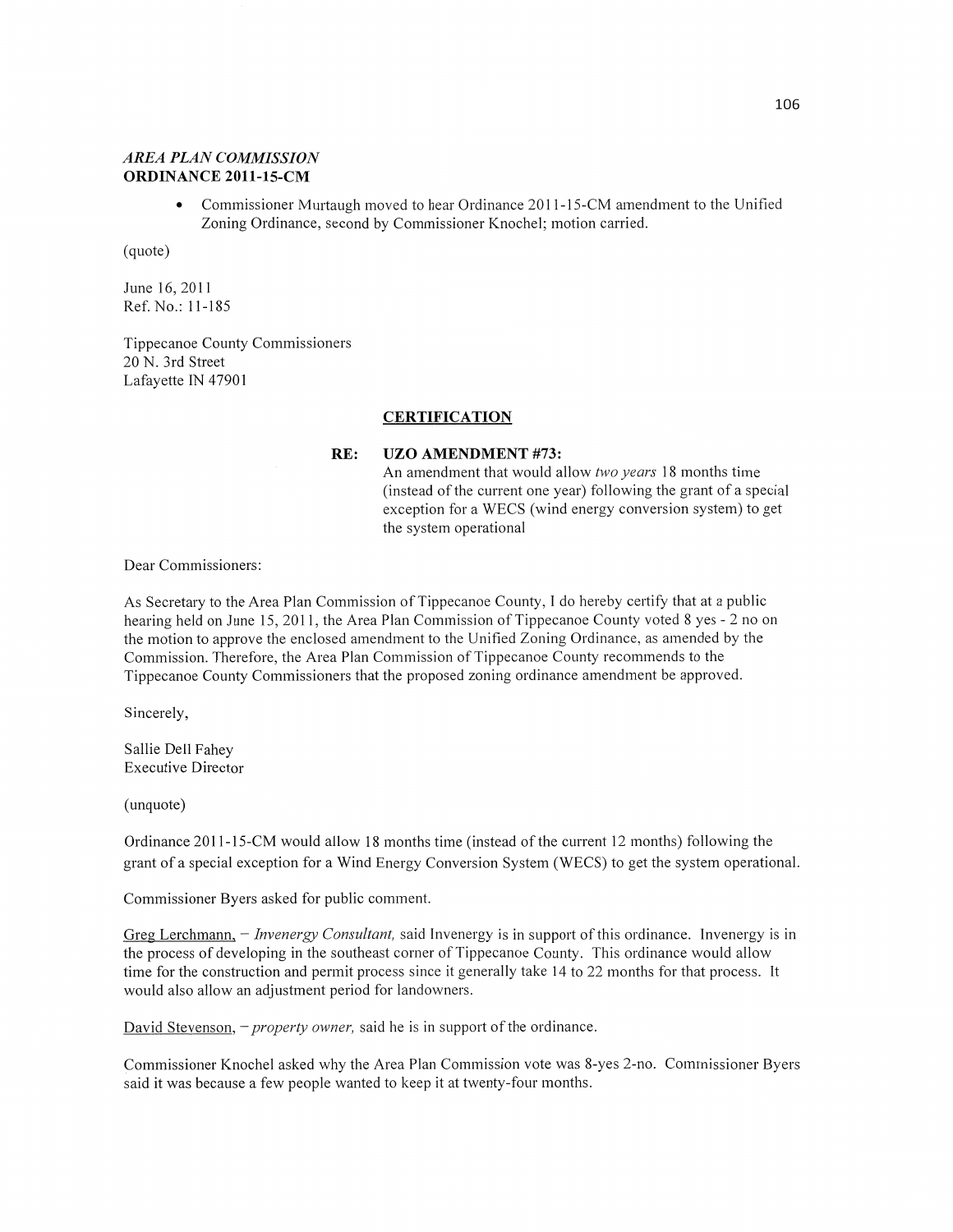Auditor Weston recorded the vote:

Byers Yes Knochel Yes Murtaugh Yes

Ordinance 2011—15—CM passes 3-0.

#### **ORDINANCE 2011-16-CM — Rezone Z—2456; Kenneth Baldwin** (NB to GB)

**0** Commissioner Murtaugh moved to hear and approve rezone Z-2456, Ordinance 2011-16- CM, Kenneth Baldwin (NB to GB), second by Commissioner Knochel; motion carried.

(quote)

June 16, 2011 Ref. No.: 11-194

Tippecanoe County Commissioners 20 North 3rd Street Lafayette, IN 47901

# **CERTIFICATION**

#### RE: **Z-2456--KENNETH BALDWIN** (NB to **GB):**

Petitioner is requesting rezoning of a tract of land slightly less than 1 acre in area, located on the **north** side of Sagamore Parkway, just east of CR 250 W, more specifically 2312 US 52 W, **Wabash** 2 (NE) 23-5.

Dear Commissioners:

As Secretary to the Area Plan Commission of Tippecanoe County, **I** do hereby certify **that** at **a** public hearing held on June 15, 2011 the Area Plan Commission of Tippecanoe County voted 10 yes *-* 0 no on the motion to rezone the subject real estate from NB to GB. Therefore, the Area Plan Commission of Tippecanoe County recommends to the Tippecanoe County Commissioners that the proposed rezoning ordinance be APPROVED for the property described in the attachment.

Public Notice has been given that this petition will be heard before the Tippecanoe County Commissioners at their July 5, 2011 regular meeting. Petitioners or their representatives must appear to present their case.

Sincerely,

Sallie Dell Fahey Executive Director

(unquote)

Petitioner was not present.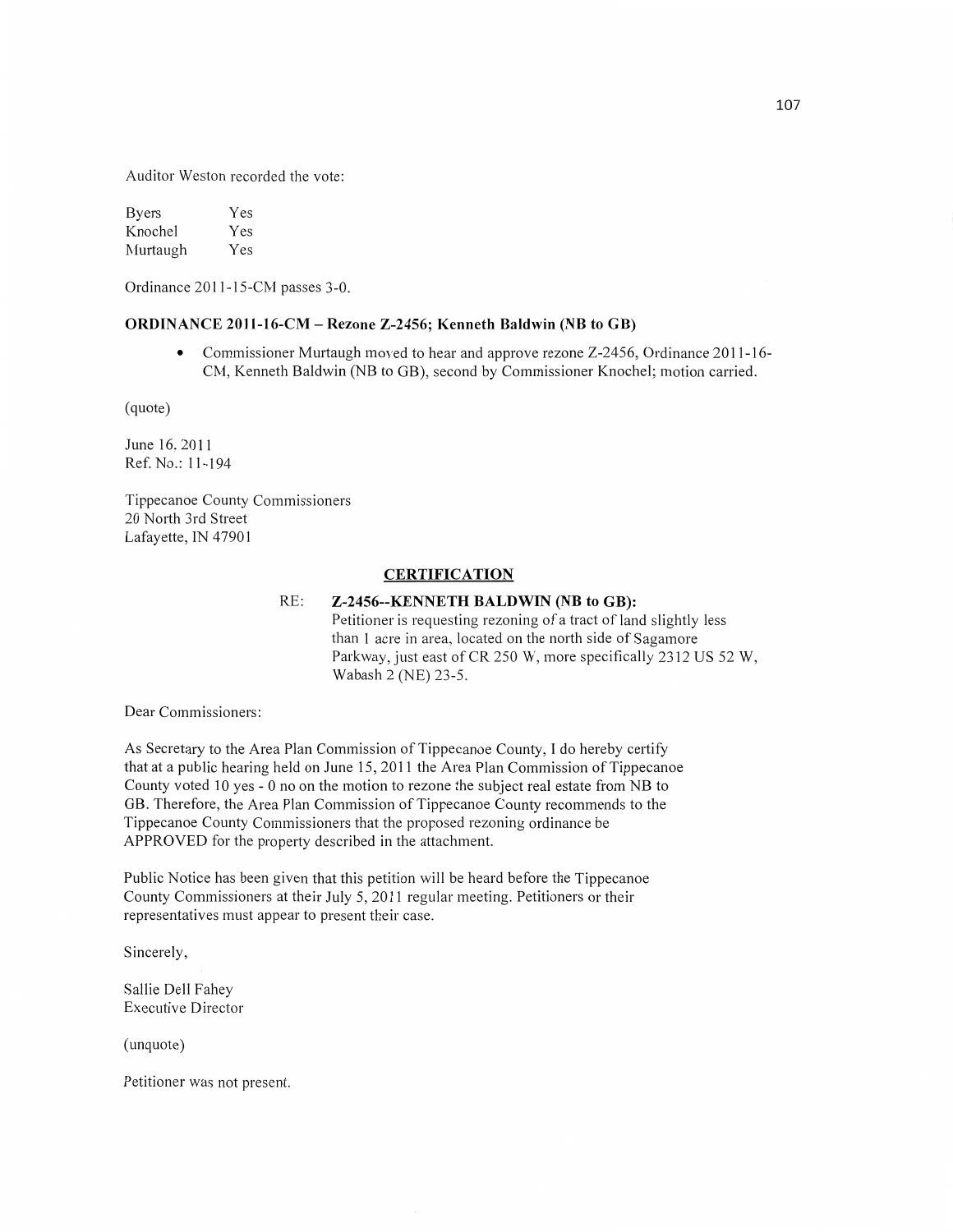Attorney Luhman said in the absence of the petitioner the Commissioners can act unfavorably on the petition or approve the petition based on the Area Plan Commissions Certification Letter.

Attorney Luhman read aloud the certification letter from the Area Plan Commission for the record.

Commissioner Knochel said the Area Plan Commission voted 10 to **0** in approval of the rezone. If there are no objections from the public he does not object to approval of the rezone.

Commissioner Byers asked for public comment. There was none.

Auditor Weston recorded the vote:

| <b>Byers</b> | Yes |
|--------------|-----|
| Knochel      | Yes |
| Murtaugh     | Yes |

Ordinance 2011-16-CM passes 3-0.

#### *HIGH* WA *Y —Mike Spencer*  **Change Order** #9 **from Milestone Contractors** LP for **Bridge U209**

Assistant Director Mike Spencer said that Change Order No. **9** for Bridge U209 is for the addition of erosion control blankets that were placed on the slopes afier a storm event.

**0** Commissioner Murtaugh moved to approve Change Order No. 9 in the amount of \$840 as presented, second by Commissioner Knochel; motion carried.

### **Maintenance Bond** for **2010 Culvert Replacement Project**

Assistant Director Spencer presented a one year Maintenance Bond from F & K Construction in the amount of \$41 ,692. The project is complete and a one year maintenance bond is required.

Commissioner Murtaugh moved to approve the Maintenance Bond as presented, second by Commissioner Knochel; motion carried.

#### **Permit to Close a Road – Buckingham Drive**

Assistant Director Spencer presented a Permit to Close a Road for approval. It is located in the Buckingham Subdivision on Buckingham Drive. The date of the proposed road closure is July 23, 2011 between the hours of 7:45 am. and 4:45 p.m.; however, U. S. Mail and emergency vehicles will be allowed access. The neighborhood is having **a** Block **/** Basketball Party.

**0** Commissioner Muttaugh moved to approve the Permit to Close **a** Road as presented, second by Commissioner Knochel; motion carried.

#### **Change** Order #4 **from** the **Schneider Corporation** for the 50 **South East** Leg **Project**

Assistant Director Spencer said that County Road 50 South is the new road in front of the Woodland School. Per limitations created by the location of poles and other underground utilities that are in close proximity of the road, and given the schedule constraints of opening the roadway before school starts, the drainage ditch on the north side will be removed or modified to negate impacts to these utilities thus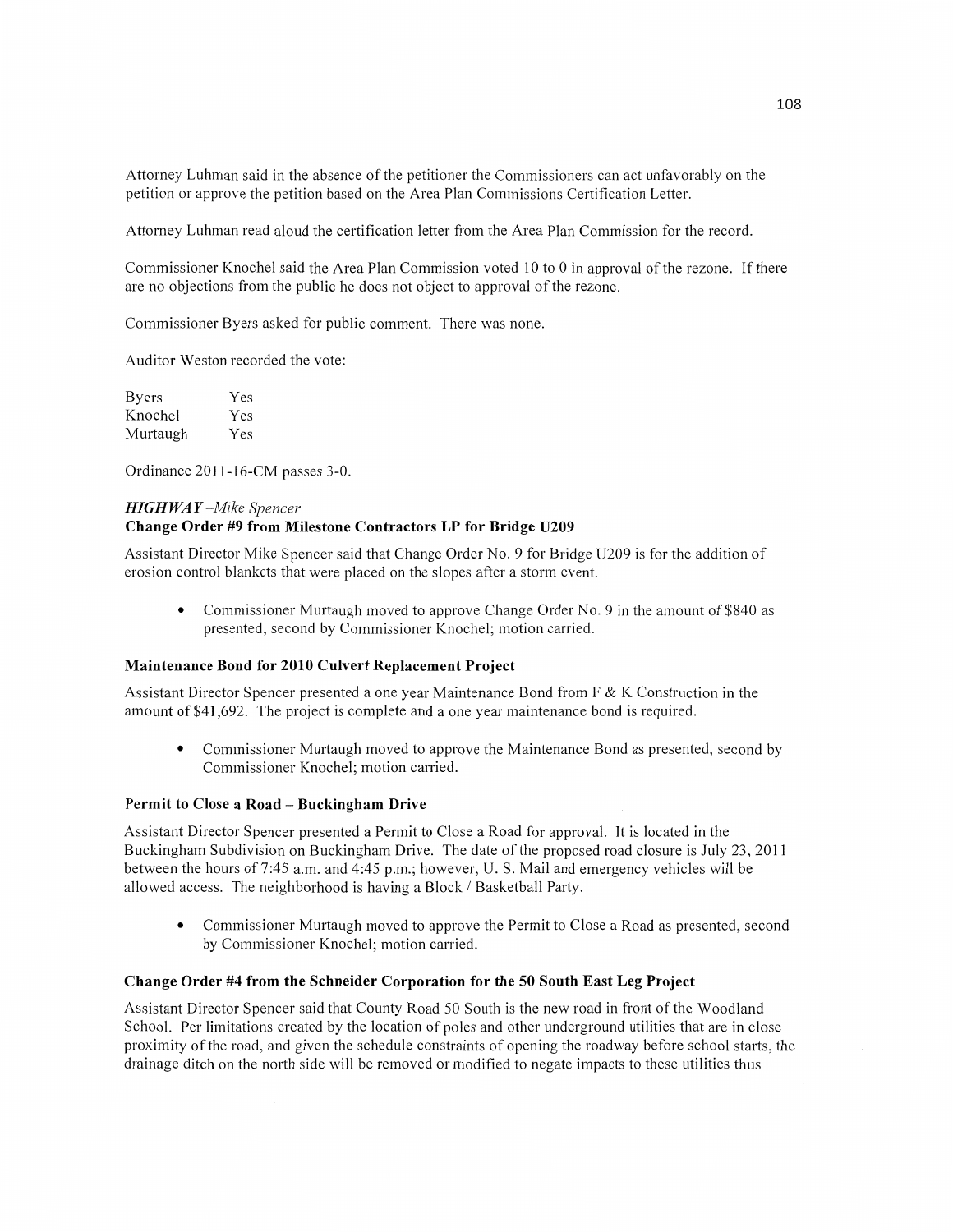allowing the contractor to begin work immediately without delay due to utility relocation. This change order is in the amount of not to exceed \$5,000 and brings the total contract amount to \$55,280.

• Commissioner Murtaugh moved to approve Change Order No. 4 as presented, second by Commissioner Knochel; motion carried.

## *PRESENTATION* OF *2012 SALAR Y S* TA *T EMEN T S* **~** *Jennifer Weston*

Auditor Weston presented the recommended salary statements electronically to the Commissioners prior to the meeting. Commissioner Murtaugh stated for clarity that they are based on the recommendations made at the last Commissioner meeting.

**0** Commissioner Murtaugh moved to accept the 2012 salary statements as presented, second by Commissioner Knochel; motion carried.

#### MI *T S* —- *Dave Sturgeon*  **Structured Cabling Quote** for **Cary Home with Wyatt Communications**

Director Dave Sturgeon said this quote is for the replacement of the network infrastructure at Cary Home. Currently there are seven cable closets at Cary Home and this project would reduce that number to approximately two. It includes the removal of old wiring and placement of mounting and support hardware including racks, cable support, wire mold, wire management, patch panels, jacks, and faceplates. Cables are labeled per Wyatt Communications specifications. It is in the amount of \$14,896.77.

**•** Commissioner Murtaugh moved to accept the quote from Wyatt Communications Inc. in the amount of \$14,896.77, second by Commissioner Knochel; motion carried.

#### **Maintenance Contract** *-* **sensorytechnologies**

Director Sturgeon presented a quote from sensorytechnologies for a one year service agreement on equipment located in the Tippecanoe Room of the County Building and Superior Court 1, Superior Court 2, and the Circuit Court located at the Courthouse. It is in the amount of \$4,290.

**0** Commissioner Murtaugh moved to approve the Maintenance Contract with sensorytechnologies as presented, second by Commissioner Knochel; motion carried.

#### *GRANTS — Laurie Wilson*  **Permission** to **Accept**

Grant Administrator Laurie **Wilson** requested permission to accept a \$15,423.36 grant from the Indiana Supreme Court for the Court Interpreter Grant.

**0** Commissioner Murtaugh moved to grant permission to accept the grant as presented, second by Commissioner Knochel; motion carried.

#### **Permission** to **Apply**

Grant Administrator Laurie Wilson requested permission to apply for a \$20,000 grant from the Indiana Supreme Court for the Court Family Court Project. The grant will fund **IV-D** speed mediation and other mediation that may not be funded through alternative dispute resolution.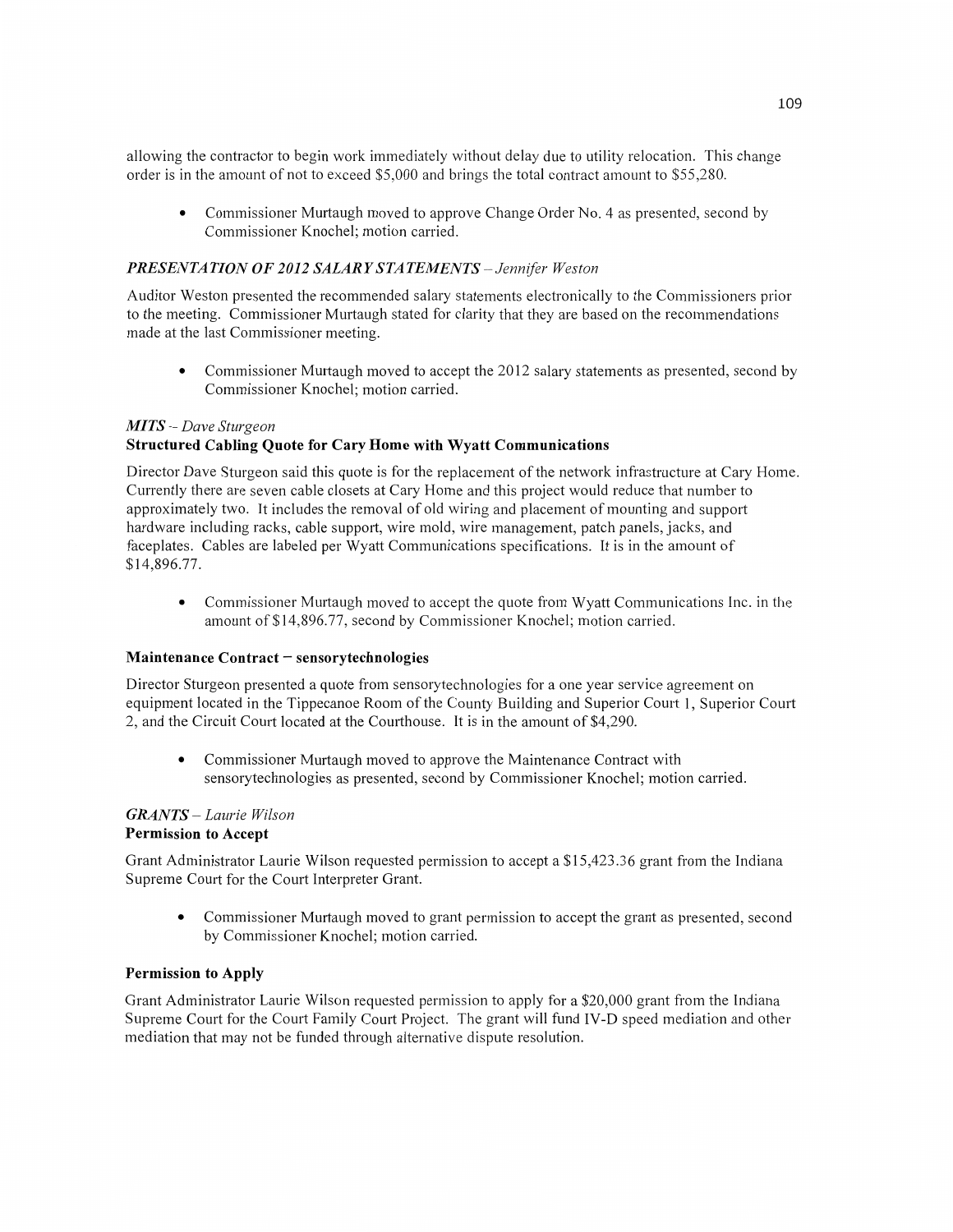**0** Commissioner Murtaugh moved to grant permission to apply for the grant as presented, second by Commissioner Knochel; motion carried.

Grant Administrator Laurie Wilson requested permission to apply for a \$25,000 grant from the Indiana Supreme Court for the Court Improvement Project. The grant will fund Child in Need of Services (CHINS) mediation cases through a contractor.

**0** Commissioner Murtaugh moved to grant permission to apply for the grant as presented, second by Commissioner Knochel; motion carried.

# **HUMAN RELATIONS COMMISSION**

Commissioner Murtaugh said a resignation was received from Edie Pierce-Thomas as a member of the Human Relations Commission.

- **0** Commissioner Murtaugh moved to accept the resignation letter as presented, second by Commissioner Knochel; motion carried.
- **0** Commissioner Murtaugh moved to appoint Sandra Syndor-Bousso to the Human Relations Commission, second by Commissioner Knochel; motion carried.

# *RESOLUTION 2011-19-CM*

# **Establishing Commissioners** Tax **Certificate Sale Fund**

Attorney Luhman stated that the Commissioners recently conducted **a** sale of tax certificates that were assigned to the Commissioner's Office after the County tax sale. This resolution will establish a separate fund for the deposit and disbursement of funds from that sale. It is for accounting purposes.

• Commissioner Murtaugh moved to approve Resolution 2011-19-CM as presented, second by Commissioner Knochel; motion carried.

# *CHANGE ORDER* **#** *2* FOR CA *T T* LE *BARN* AT *FAIR GROUNDS*

Commissioner Byers presented Change Order No. 2 from Fairfield Contractors for the Cattle Barn Project at the Fairgrounds. It is for additional excavation cost due to buried asphalt and tree stumps in the detention pond area. It is in the amount of \$1,983.

**0** Commissioner Murtaugh moved to approve Change Order No.2 as presented, second by Commissioner Knochel; motion carried.

# *APPOINTMENTS*

- **0** Commissioner Murtaugh moved to appoint Jean Hall to the common construction wage board for Ivy Tech projects at the Lafayette Campus, second by Commissioner Knochel; motion carried.
- **0** Commissioner Murtaugh moved to appoint Eleanor Mlynarik to the common construction wage board for Purdue University projects at the West Lafayette campus, second by Commissioner Knochel; motion carried.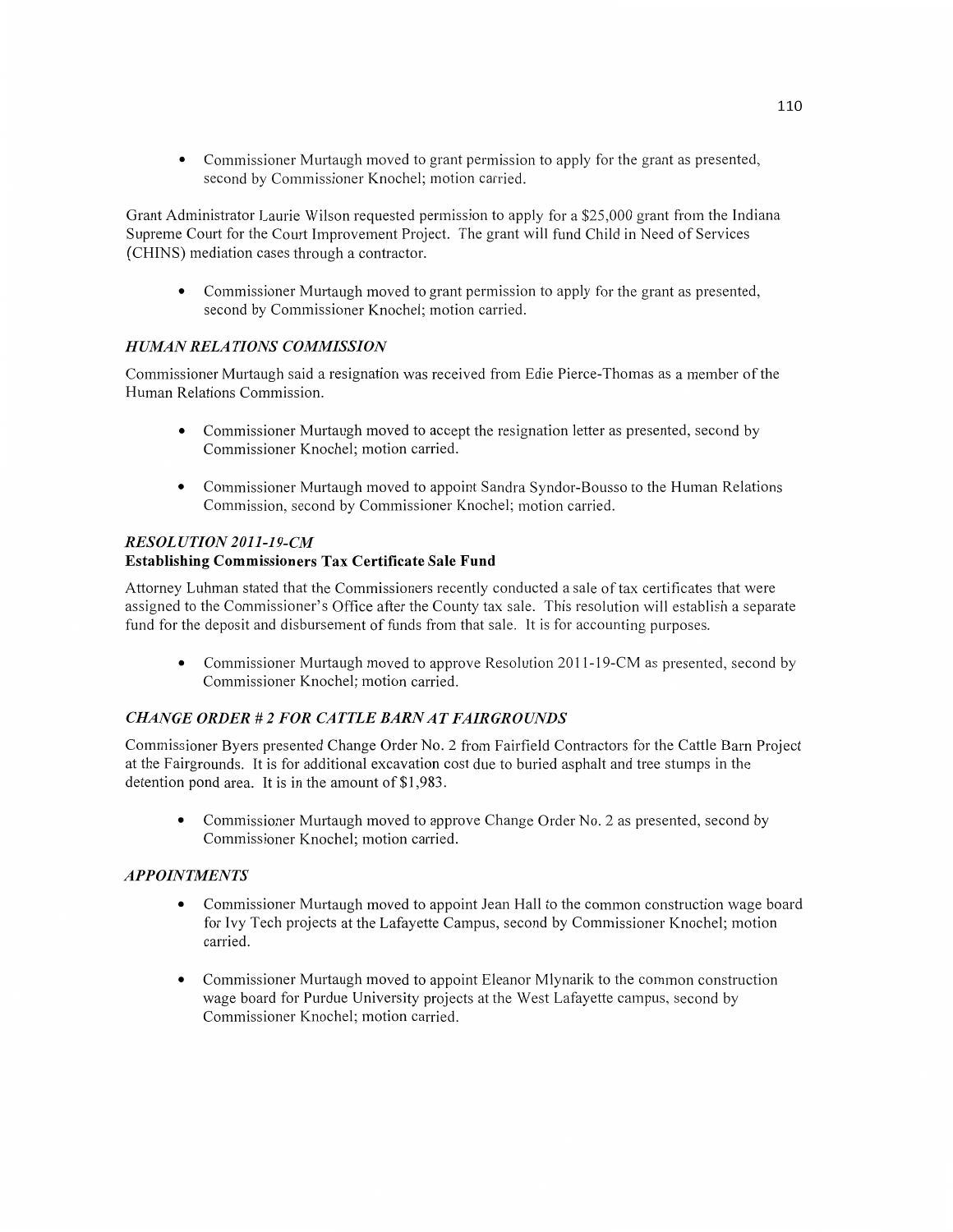### *REPORTS* ON *FILE*

Clerk Treasurer Park & Recreation Mail & Duplicating Library Wabash River Heritage Corridor

Reports are on file in the Commissioner's Office for public viewing.

### NE *WBUSINESS*

## **Ordinance 2011-17-CM** - Possession of **Deadly Weapons**

Attorney Luhman stated that the Indiana General Assembly recently passed new legislation restricting the authority of local government to regulate firearms. This ordinance would amendment **a** section of the Tippecanoe County code regulating firearms.

Auditor Weston recorded the vote:

| <b>Byers</b> | Yes |
|--------------|-----|
| Knochel      | Yes |
| Murtaugh     | Yes |

Ordinance 2011—17—CM passed 3-0 on first reading.

**•** Commissioner Murtaugh moved to suspend the rules and hear Ordinance 2011-17-CM on second reading, second by Commissioner Knochel; motion carried.

Auditor Weston recorded the vote:

| <b>Byers</b> | Yes |
|--------------|-----|
| Knochel      | Yes |
| Murtaugh     | Yes |

Ordinance 2011-17-CM passed 3-0 on second and final reading.

#### **Tippecanoe County Governmental Building Corporation**

Commissioner Murtaugh said an appointment needs to be made to Tippecanoe County Governmental Building Corporation due to the death of a member. A member needs to be appointed at the next Commissioner's meeting.

#### *PUBLIC COMMENT*

None

Commissioner Knochel moved to adjourn.